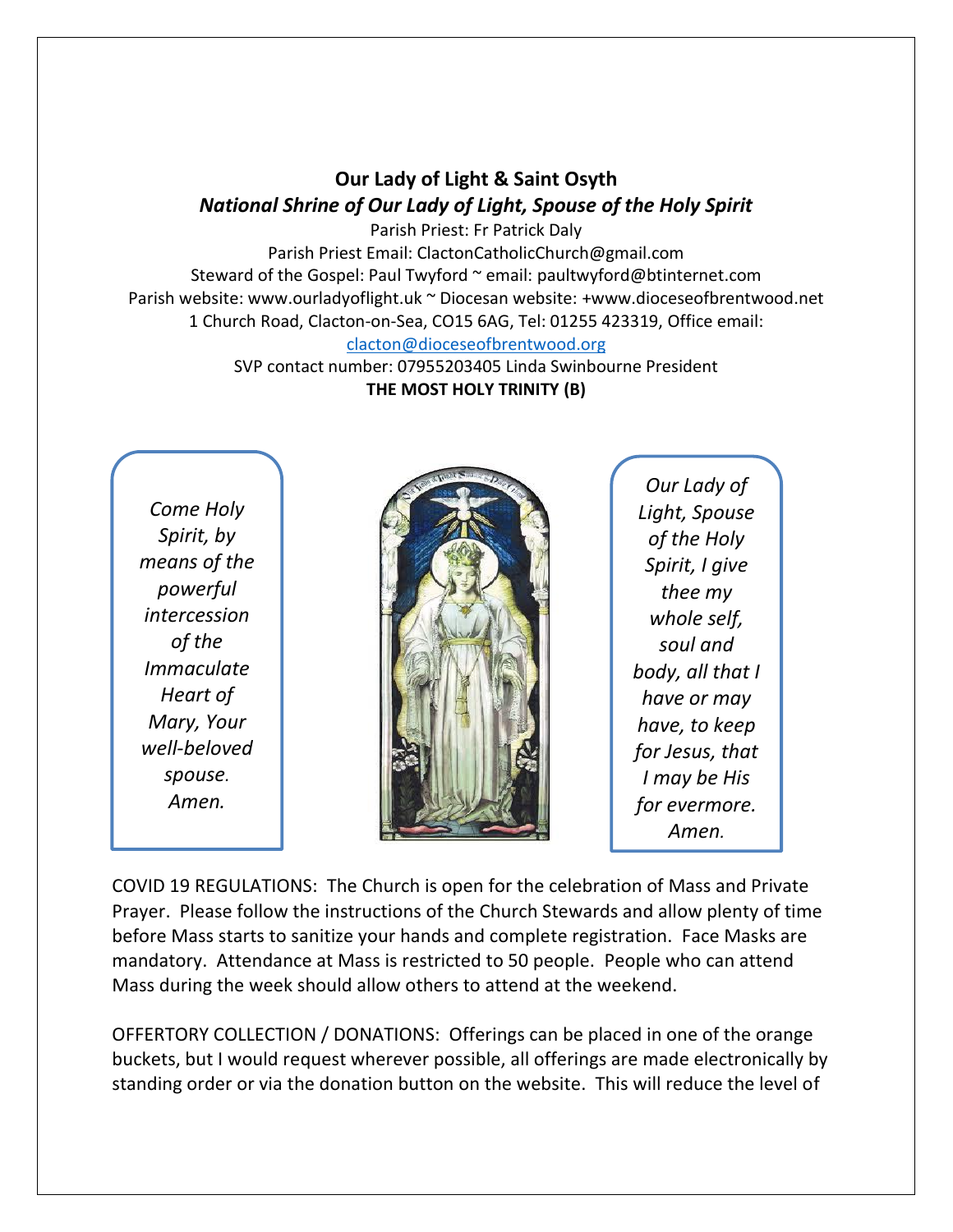risk to our collection counters and those who will need to visit the bank. The bank details are: **Bank Title: Catholic Church Clacton-on-Sea, Sort Code 401322, Account Number: 41020463.** Members of the gift-aid scheme should quote their name and gift aid number in the Reference. Funds received last week:

Electronic Offerings £411.00 of which £140.00 was gift aided.

Collection Offerings £399.85 of which £180.00 was gift aided.

Thank you for your generosity, for Gift Aiding your offerings, and for your support of the parish. Fr Patrick.

## JOHN 28:16-20

Today we celebrate the Solemnity of the Holy Trinity – we celebrate the "Feast of God": God the Father, God the Son and God the Holy Spirit.

In the Gospel from Matthew, Jesus commands the apostles to 'Go, therefore, make disciples of all the nations; baptise them in the name of the Father and of the Son and of the Holy Spirit, and teach them to observe all the commands I gave you. And know that I am with you always; yes, to the end of time'.

In Baptism, we are born into new life and become adopted sons and daughters of the Father; we become members of the body of Christ; temples of the Holy Spirit and, therefore, enter into the very life of the Most Holy Trinity. We are made in the image of God and are destined to spend our eternal future in the very life of God – the Holy Trinity.

God is a being of total and absolute love – a love that we cannot possibly even contemplate in this life and will only fully experience in the next life. The Holy Trinity is one God and in this one God there are three Divine Persons, God the Father, God the Son and God the Holy Spirit in a relationship of total love. God is love. The Holy Trinity is the source of all love that we experience both in this life and the next.

The whole Christian life is a communion with each of the divine persons, without in any way separating them. Everyone who glorifies the Father does so through the Son in the Holy Spirit; everyone who follows Christ does so because the Father draws them, and the Spirit moves them. We are all called to be consumed by God's love and to enter into the life of the Blessed Trinity. This is the state that we call heaven. In the words of St Athanasius, 'Jesus Christ became man in order that we may become God'.

CATHOLIC BIBLICAL ASSOCIATION: On Saturday 12th June at 11.00 am Fr Jeremy Corley, lecturer in Sacred Scripture at St Patrick's College, Maynooth, will speak on 'Afterlife Hope before the New Testament' – go to [www.whatgoodnews.org](http://www.whatgoodnews.org/)

SAFEGUARD TRAINING: Free to all members of the Catholic Community. Email [johannapeluso@dioceseofbrentwood.org](mailto:johannapeluso@dioceseofbrentwood.org) for sign on details.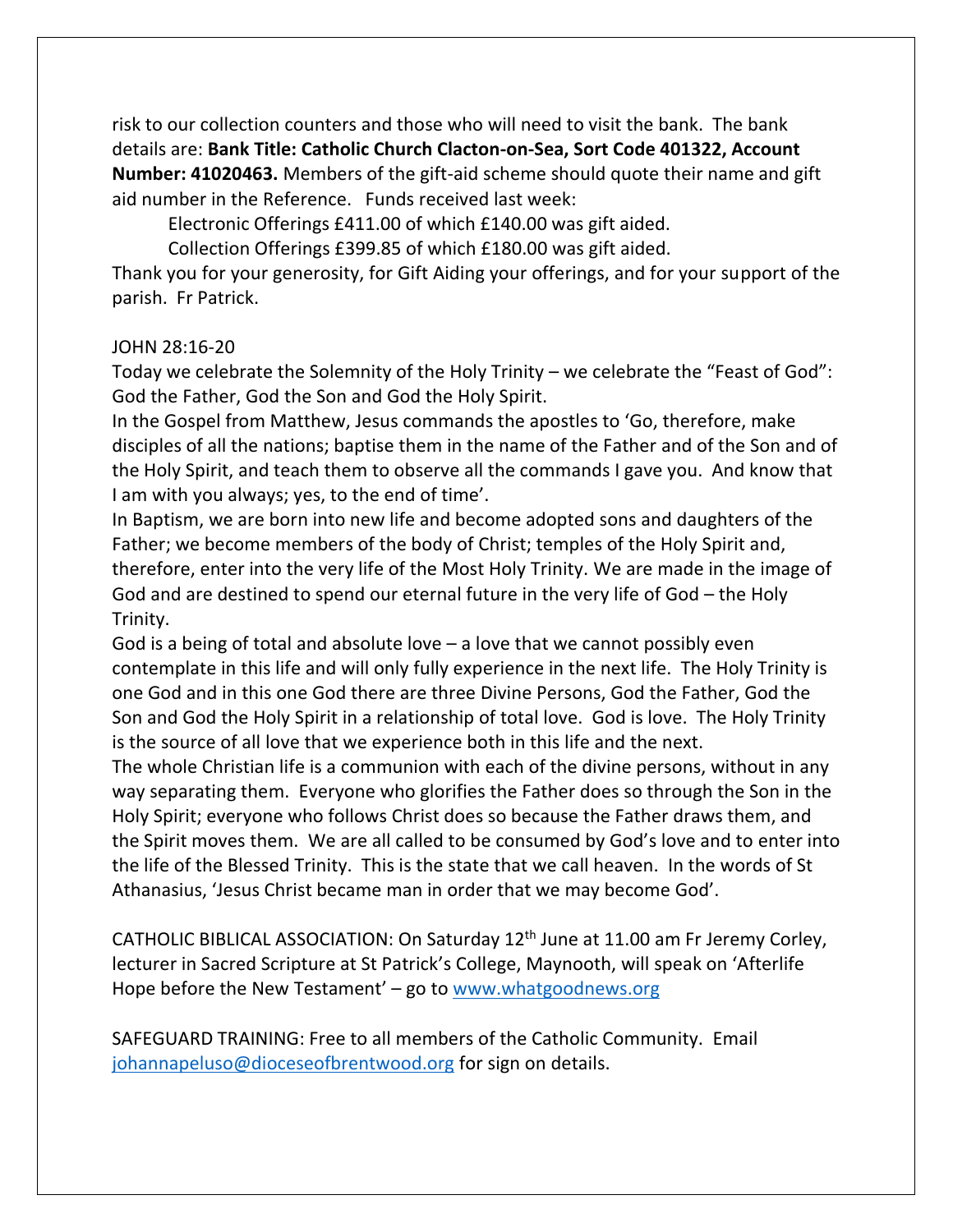VOTIVE CANDLES: You may now light a votive candle in the church subject to the following:

- 1. Inform a Church Steward that you wish to light a candle.
- 2. Only one person to be at a votive candle stand.
- 3. Strict adherence to the one-way system in the church.

Our insurance cover prohibits votive candles being left alight in an empty church. Votive candles should, therefore, be lit before the beginning of Mass or during the 2-hour period of private prayer on Saturdays.

## **THE FOLLOWING MASSES WILL BE OPEN TO A MAXIMUM OF 50 PEOPLE IN THE CHURCH.**

| Saturday 29 <sup>th</sup> May. | 9.30 am.                | MASS: Jack & Justyna           |
|--------------------------------|-------------------------|--------------------------------|
|                                |                         | Knonikowska Intentions         |
|                                |                         | Parish.                        |
| Saturday 29 <sup>th</sup> May. | 11.00 am to 12.00 am.   | <b>SACRAMENT OF</b>            |
|                                |                         | <b>RECONCILIATION:</b>         |
|                                |                         | Confessions will be heard in   |
|                                |                         | the Sacristy. Please tell the  |
|                                |                         | Steward that you wish to go    |
|                                |                         | to confession.                 |
| Saturday 29 <sup>th</sup> May  | 12.00 am.               | <b>HOLY ROSARY</b>             |
|                                |                         | For the ending of the COVID    |
|                                |                         | 19 Pandemic.                   |
| Saturday 29 <sup>th</sup> May. | 11.00 am to 1.00 pm.    | Church is open for private     |
|                                |                         | prayer with Exposition of the  |
|                                |                         | <b>Blessed Sacrament.</b>      |
| Saturday 29 <sup>th</sup> May. | 6.00 pm.                | MASS: Mary & Joe Powell        |
| Vigil of The Solemnity of The  |                         | Intentions                     |
| Most Blessed Trinity (B)       |                         | Mary Powell.                   |
| Sunday 30 <sup>th</sup> May.   | 8.30 am.                | MASS: Elizabeth & Ian Lloyd    |
| The Solemnity of The Most      |                         | <b>Golden Wedding</b>          |
| Blessed Trinity (B)            |                         | Catherine.                     |
| Sunday 30 <sup>th</sup> May    | 10.30 am.               | <b>MASS: Jill Harrison RIP</b> |
|                                | <b>FAMILY MASS</b>      | Harry Killen.                  |
|                                | Please note that this   |                                |
|                                | Mass is exclusively for |                                |
|                                | families with young     |                                |
|                                | children.               |                                |
|                                |                         |                                |
|                                |                         |                                |